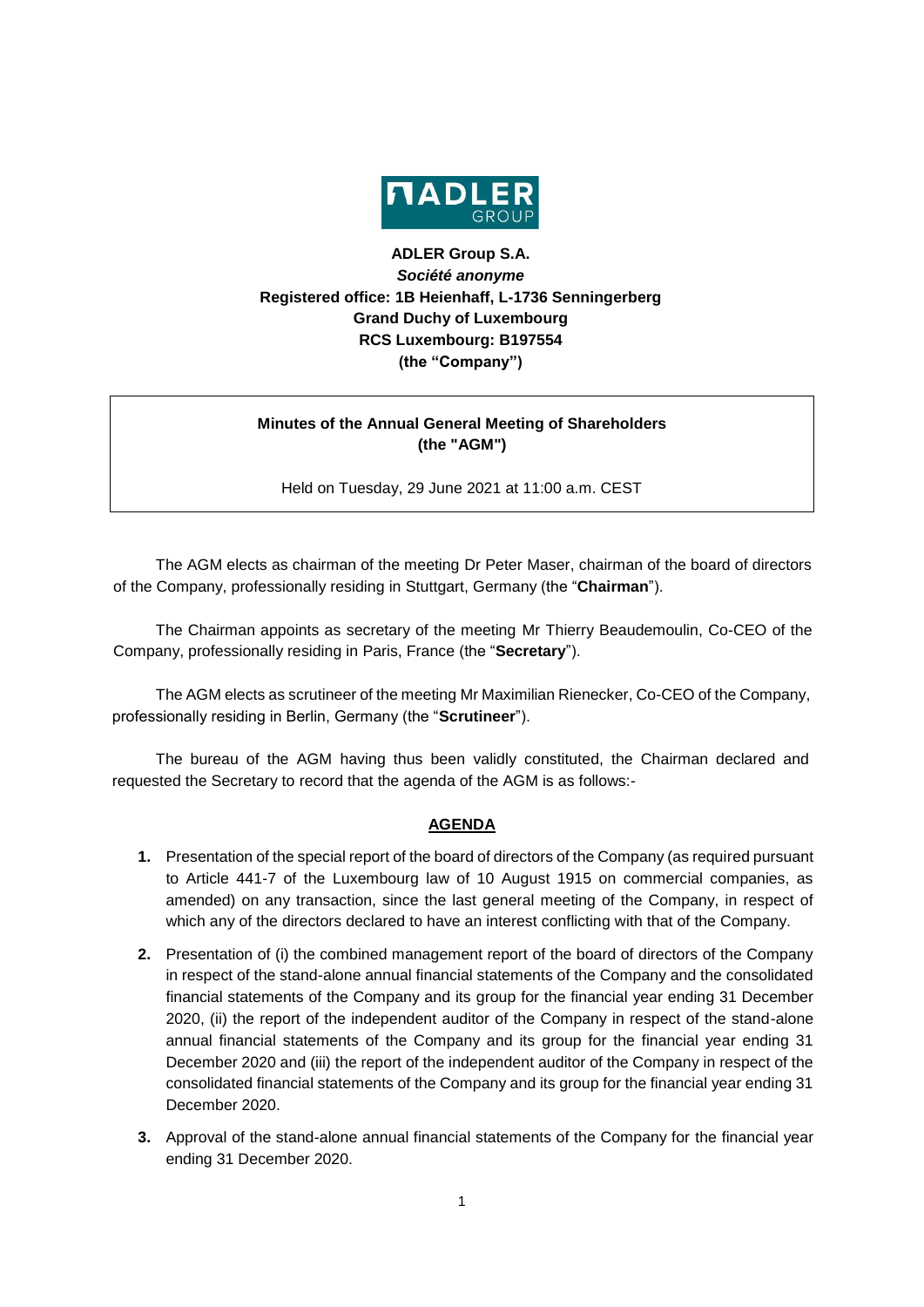- **4.** Approval of the consolidated financial statements of the Company and its group for the financial year ending 31 December 2020.
- **5.** Approval of the allocation of the statutory financial results for the financial year ending 31 December 2020 and determination of the dividend.
- **6.** Approval of the granting of discharge (quitus) to all directors of the Company who held office during the financial year ending 31 December 2020 in respect of the performance of their duties during that financial year.
- **7.** Approval, upon consideration of the proposal by the board of directors based on a prior recommendation by the audit committee of the Company, of the re-appointment of KPMG Luxembourg as independent auditor of the Company until the annual general meeting to take place in 2022.
- **8.** Approval (on an advisory and non-binding basis) of an adapted version of the remuneration policy of the Company.
- **9.** Approval (on an advisory and non-binding basis) of the remuneration report of the Company for the financial year ending 31 December 2020.

The convening notice of this AGM was published in accordance with Art. 3 of the Luxembourg Law of 24 May 2011 on the exercise of certain rights of shareholders in general meetings of listed companies, as amended.

More specifically this AGM was properly convened by publication of the convening notice:

- · in the *recueil électronique des sociétés et associations* (the Luxembourg official gazette) on 26 May 2021,
- on the website of the Company on 26 May 2021, and
- · in the Luxembourg newspaper *Tageblatt* on 26 May 2021.

In light of the exceptional circumstances surrounding the COVID-19 situation and in application of article 1 of the Luxembourg law of 23 September 2020 on measures concerning the holding of meetings in companies and other legal entities, as amended, and notwithstanding any contrary provisions in the articles of association of the Company, the Company will not hold a physical meeting. The shareholders may exercise their rights at the AGM exclusively by appointing a special proxyholder. The practicalities and logistics of these arrangements are set out in Section VI at the end of the convening notice for this AGM.

Pursuant to the Luxembourg law of 10 August 1915 on commercial companies, as amended, the present AGM may deliberate on the resolutions regardless of the number of shareholders present and the number of shares represented, and the resolutions on the agenda may be adopted by a simple majority of the votes validly cast by the shareholders present or represented.

It appears from the attendance list, that out of the total of one hundred seventeen million five hundred ten thousand two hundred thirty-three (117,510,233) dematerialised shares representing the entire issued share capital as of 15 June 2021 (the record date), a total of 56,626,100 (48.19%) shares are present or represented at the present AGM.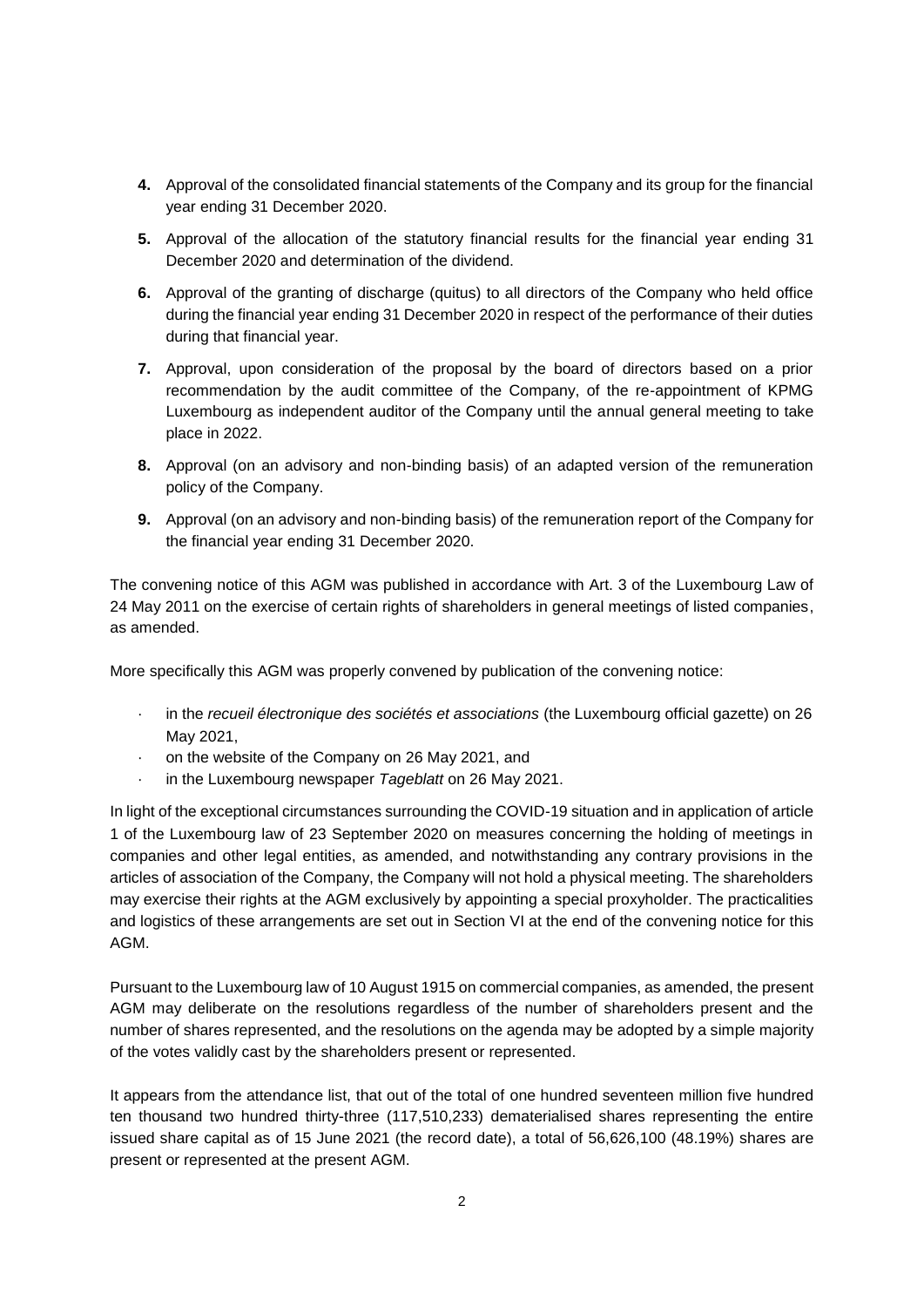The present AGM is regularly constituted and may validly deliberate on all items of the agenda.

The AGM, having confirmed that the shareholders had been fully informed of the foregoing agenda in advance, adopted the following resolutions:

#### **AGM RESOLUTIONS**

**1. Presentation of the special report of the board of directors of the Company (as required pursuant to Article 441-7 of the Luxembourg law of 10 August 1915 on commercial companies, as amended) on any transaction, since the last general meeting of the Company, in respect of which any of the directors declared to have an interest conflicting with that of the Company.**

#### *No resolution required.*

**2. Presentation of (i) the combined management report of the board of directors of the Company in respect of the stand-alone annual financial statements of the Company and the consolidated financial statements of the Company and its group for the financial year ending 31 December 2020, (ii) the report of the independent auditor of the Company in respect of the stand-alone annual financial statements of the Company and its group for the financial year ending 31 December 2020 and (iii) the report of the independent auditor of the Company in respect of the consolidated financial statements of the Company and its group for the financial year ending 31 December 2020.**

#### *No resolution required.*

### **3. Approval of the stand-alone annual financial statements of the Company for the financial year ending 31 December 2020.**

The General Meeting, after having reviewed the management report of the board of directors of the Company and the report of the independent auditor of the Company, approves the stand-alone annual financial statements for the financial year ending 31 December 2020 in their entirety.

| Votes for:     | 56,361,640 |
|----------------|------------|
| Abstentions:   | 47.319     |
| Votes against: | 217.141    |

Consequently, the resolution is approved.

### **4. Approval of the consolidated financial statements of the Company and its group for the financial year ending 31 December 2020.**

The General Meeting, after having reviewed the management report of the board of directors of the Company and the report of the independent auditor of the Company, approves the consolidated financial statements of the Company and its group for the financial year ending 31 December 2020 in their entirety.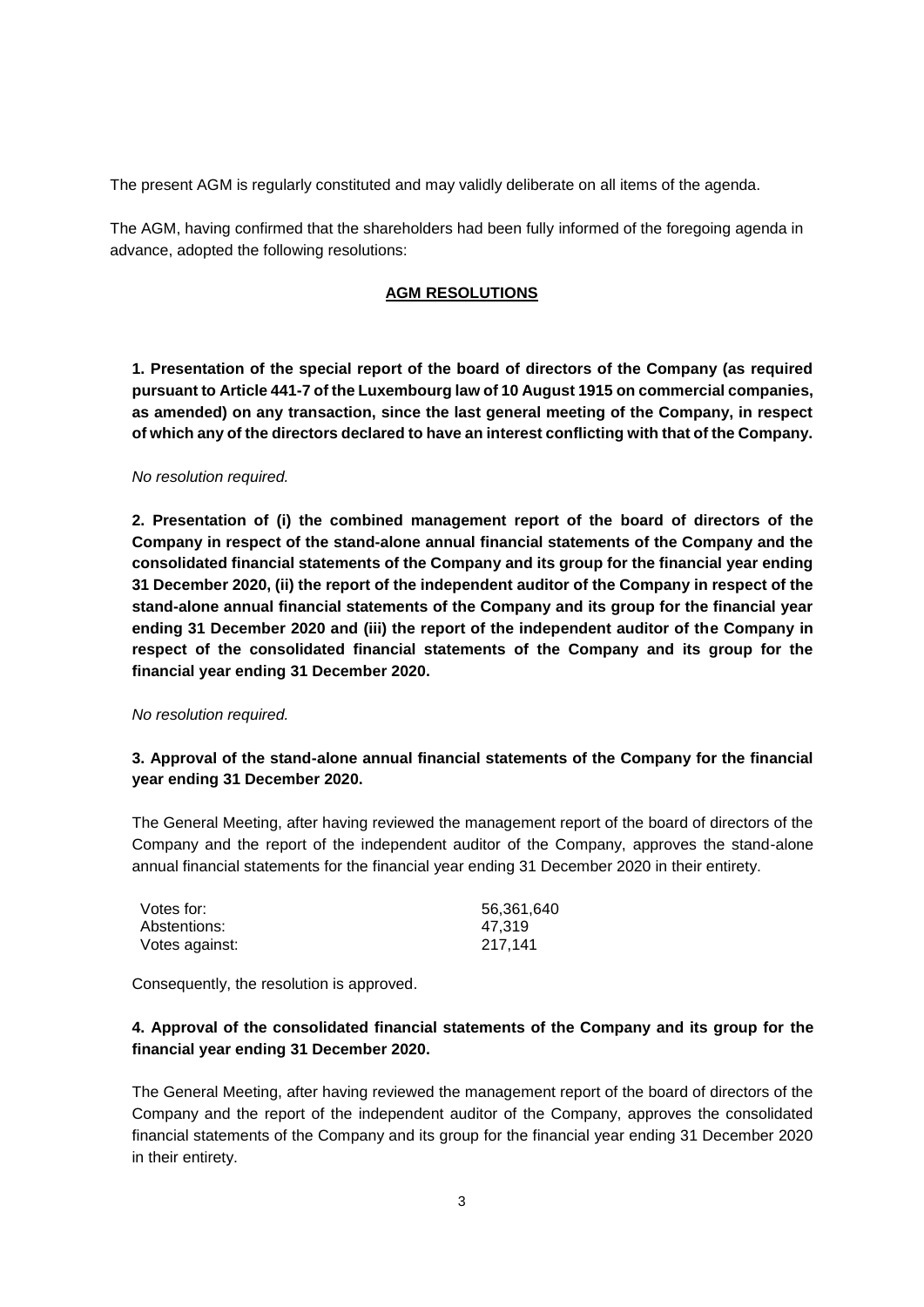| Votes for:     | 56,361,640 |
|----------------|------------|
| Abstentions:   | 47.319     |
| Votes against: | 217.141    |

Consequently, the resolution is approved.

### **5. Approval of the allocation of the statutory financial results for the financial year ending 31 December 2020 and determination of the dividend.**

The General Meeting, upon proposal of the board of directors of the Company, resolves to approve the distribution of a dividend in an amount of EUR 0.46 (forty-six Euro cents) gross per share resulting in an aggregate dividend distribution in an amount of EUR 54,054,707 (fifty-four million fifty-four thousand seven hundred seven Euro) gross from the share premium account of the Company and to allocate the results of the Company based on the stand-alone annual financial statements of the Company for the financial year ending 31 December 2020 as follows:

| Profit for the year 2020 (A)                                               | 9,272,390     |
|----------------------------------------------------------------------------|---------------|
| Profit brought forward (B)                                                 | 424,770,100   |
| Other distributable reserves (including share premium/capital surplus) (C) | 2,296,961,077 |
| Allocation to the legal reserve (E)                                        | (9,091)       |
| Total dividend (0.46 EUR per share) (F)                                    | (54,054,707)  |
| Profit carried forward (A+B-E)                                             | 434,033,399   |

The General Meeting acknowledges that the record date determining the eligibility to receive a dividend payment shall be the date of this AGM (i.e. 29 June 2021), and that the payment of dividends shall commence on 30 June 2021.

| Votes for:     | 56,625,674 |
|----------------|------------|
| Abstentions:   |            |
| Votes against: | 426        |

Consequently, the resolution is approved.

**6. Approval of the granting of discharge (quitus) to all directors of the Company who held office during the financial year ending 31 December 2020 in respect of the performance of their duties during that financial year.**

The General Meeting resolves to grant discharge (quitus) to all directors of the Company who held office during the financial year ending 31 December 2020 in respect of the performance of their duties during that financial year.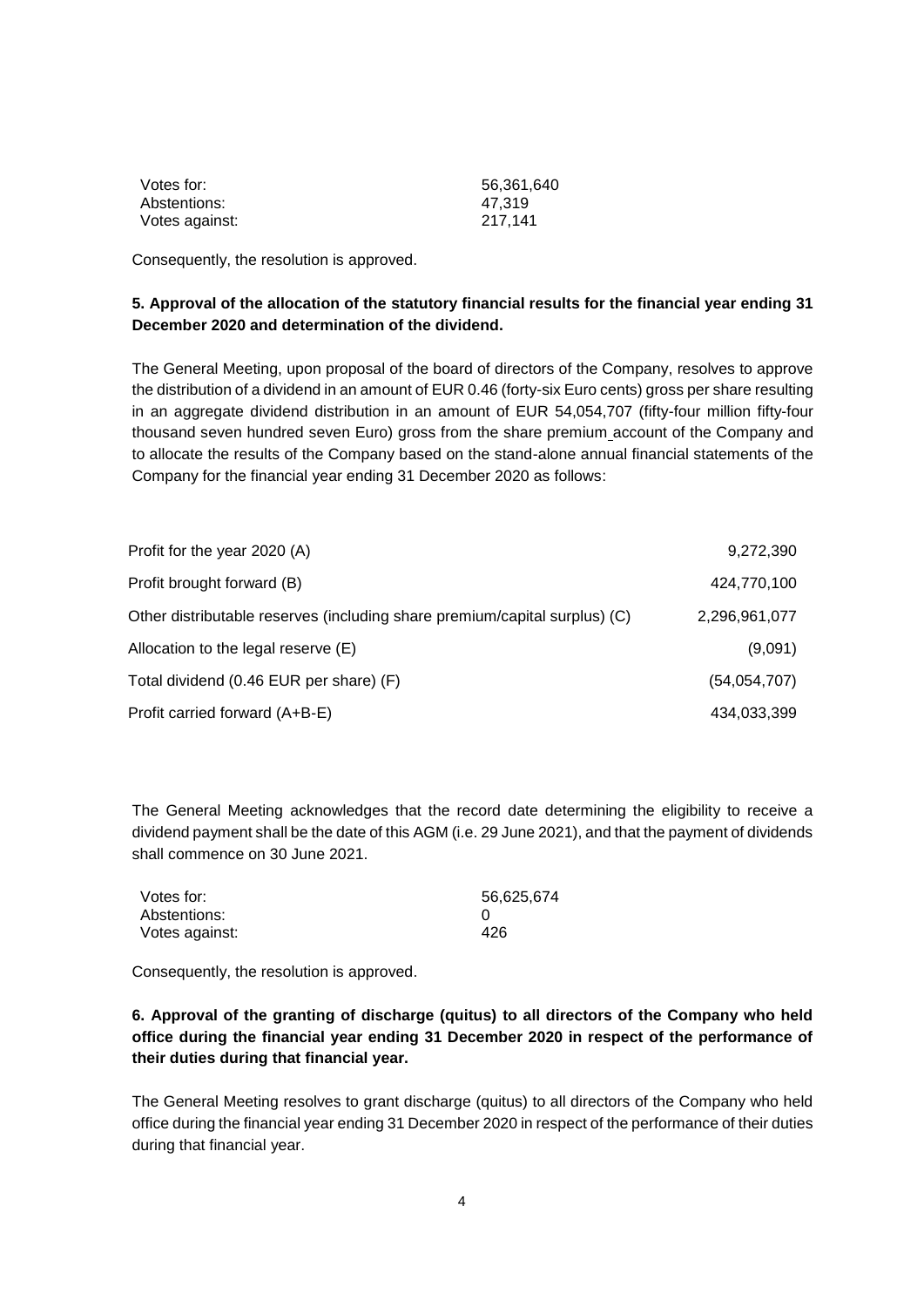| Votes for:     | 56,353,319 |
|----------------|------------|
| Abstentions:   | 55.215     |
| Votes against: | 217.566    |

Consequently, the resolution is approved.

## **7. Approval, upon consideration of the proposal by the board of directors based on a prior recommendation by the audit committee of the Company, of the re-appointment of KPMG Luxembourg as independent auditor of the Company until the annual general meeting to take place in 2022.**

The General Meeting decides to approve, upon consideration of the proposal by the board of directors of the Company based on a prior recommendation by the audit committee of the Company (the "Audit Committee"), such recommendation being free from undue influence by third parties and no clause restricting the choice within the meaning of Art. 16 (6) of the EU Regulation on statutory auditors or audit firms (Regulation (EU) No 537/2014 of the European Parliament and of the Council of 16 April 2014 on specific requirements regarding statutory audit of public-interest entities and repealing Commission Decision 2005/909/EC) having been imposed upon the Audit Committee, the re-appointment of KPMG Luxembourg as independent auditor of the Company in relation to the statutory annual financial statements of the Company and the consolidated financial statements of the Company and its group for a term which will expire at the end of the annual general meeting of shareholders of the Company to take place in 2022.

| Votes for:     | 51,745,974 |
|----------------|------------|
| Abstentions:   | 1,005,438  |
| Votes against: | 3.874.688  |

Consequently, the resolution is approved.

### **8. Approval (on an advisory and non-binding basis) of an adapted version of the remuneration policy of the Company.**

The General Meeting approves on an advisory non-binding basis the remuneration policy of the Company established by the board of directors of the Company in its entirety.

| Votes for:     | 46,770,308 |
|----------------|------------|
| Abstentions:   |            |
| Votes against: | 9,855,792  |

Consequently, the resolution is approved.

### **9. Approval (on an advisory and non-binding basis) of the remuneration report of the Company for the financial year ending 31 December 2020.**

The General Meeting approves on an advisory non-binding basis the remuneration report of the Company for the financial year ending 31 December 2020 in its entirety.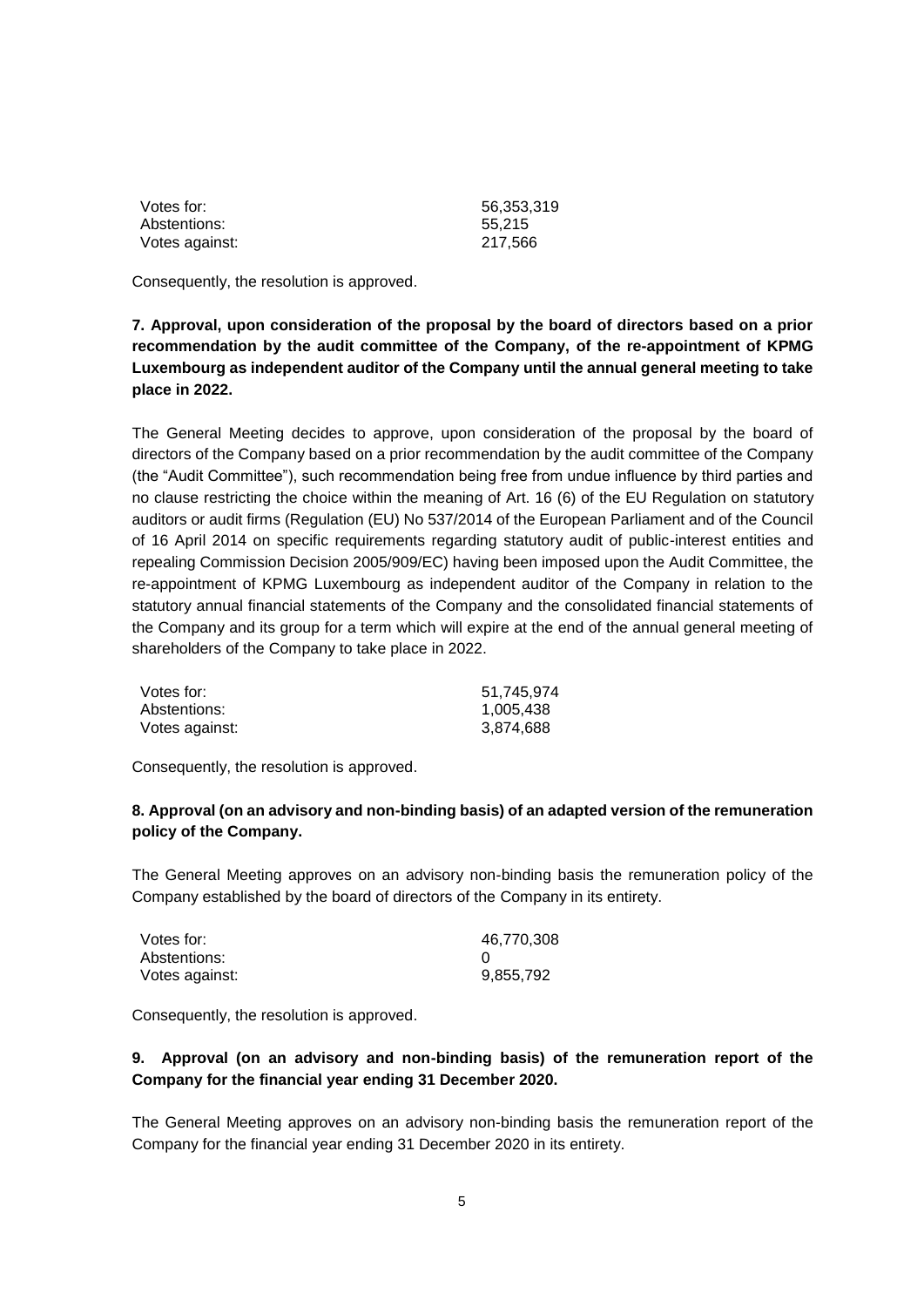| Votes for:     | 46,876,175 |
|----------------|------------|
| Abstentions:   |            |
| Votes against: | 9.749.925  |

Consequently, the resolution is approved.

# **CLOSING OF THE MEETING**

There being no further business on the agenda, the meeting was closed at 11:36 a.m. CEST.

*Signature page follows:*